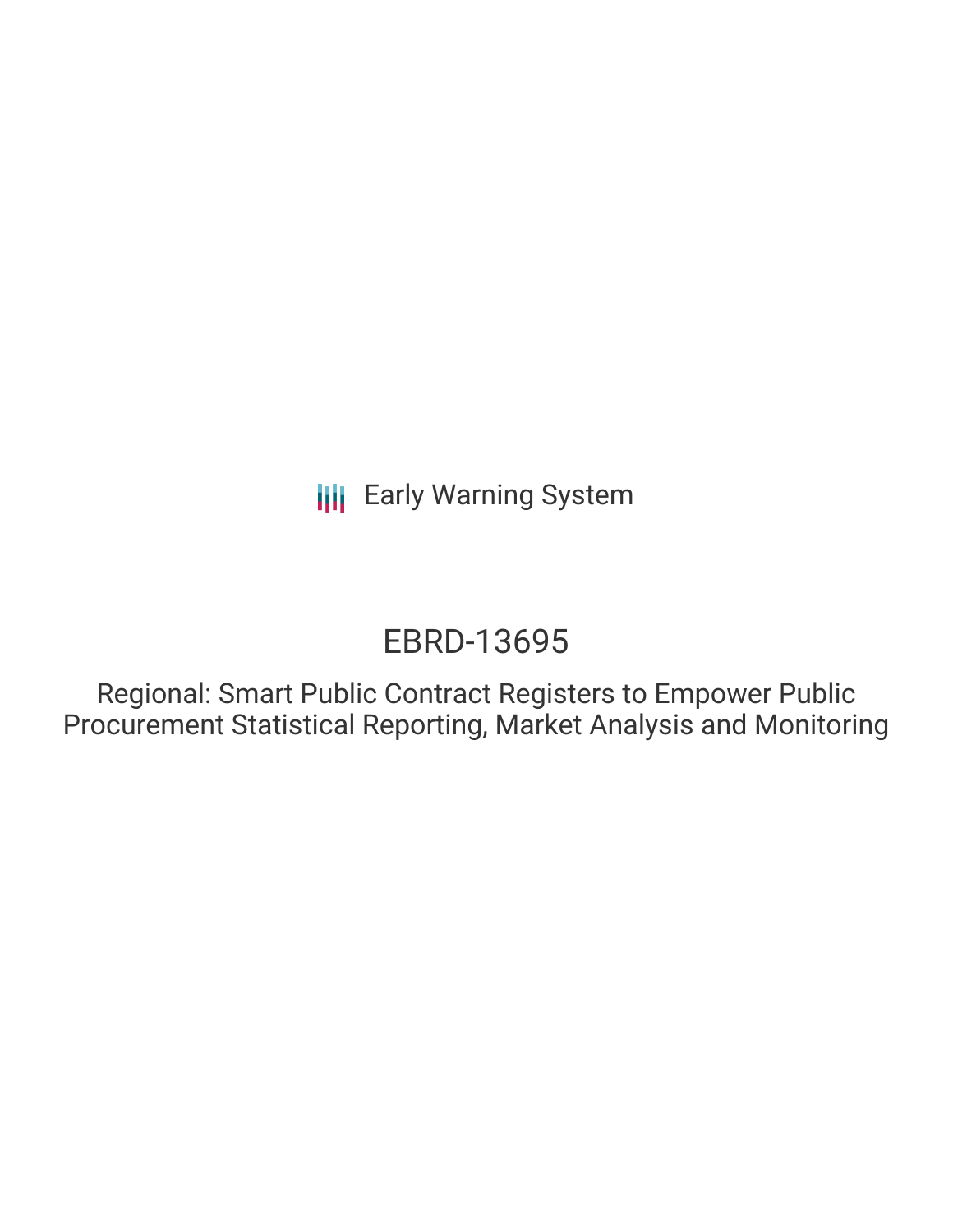



# Early Warning System Regional: Smart Public Contract Registers to Empower Public Procurement Statistical Reporting,

### **Quick Facts** Market Analysis and Monitoring

| <b>Financial Institutions</b> | European Bank for Reconstruction and Development (EBRD) |
|-------------------------------|---------------------------------------------------------|
| <b>Status</b>                 | Approved                                                |
| <b>Bank Risk Rating</b>       |                                                         |
| <b>Borrower</b>               | European Bank for Reconstruction and Development        |
| <b>Sectors</b>                | Finance                                                 |
| <b>Investment Type(s)</b>     | <b>Advisory Services</b>                                |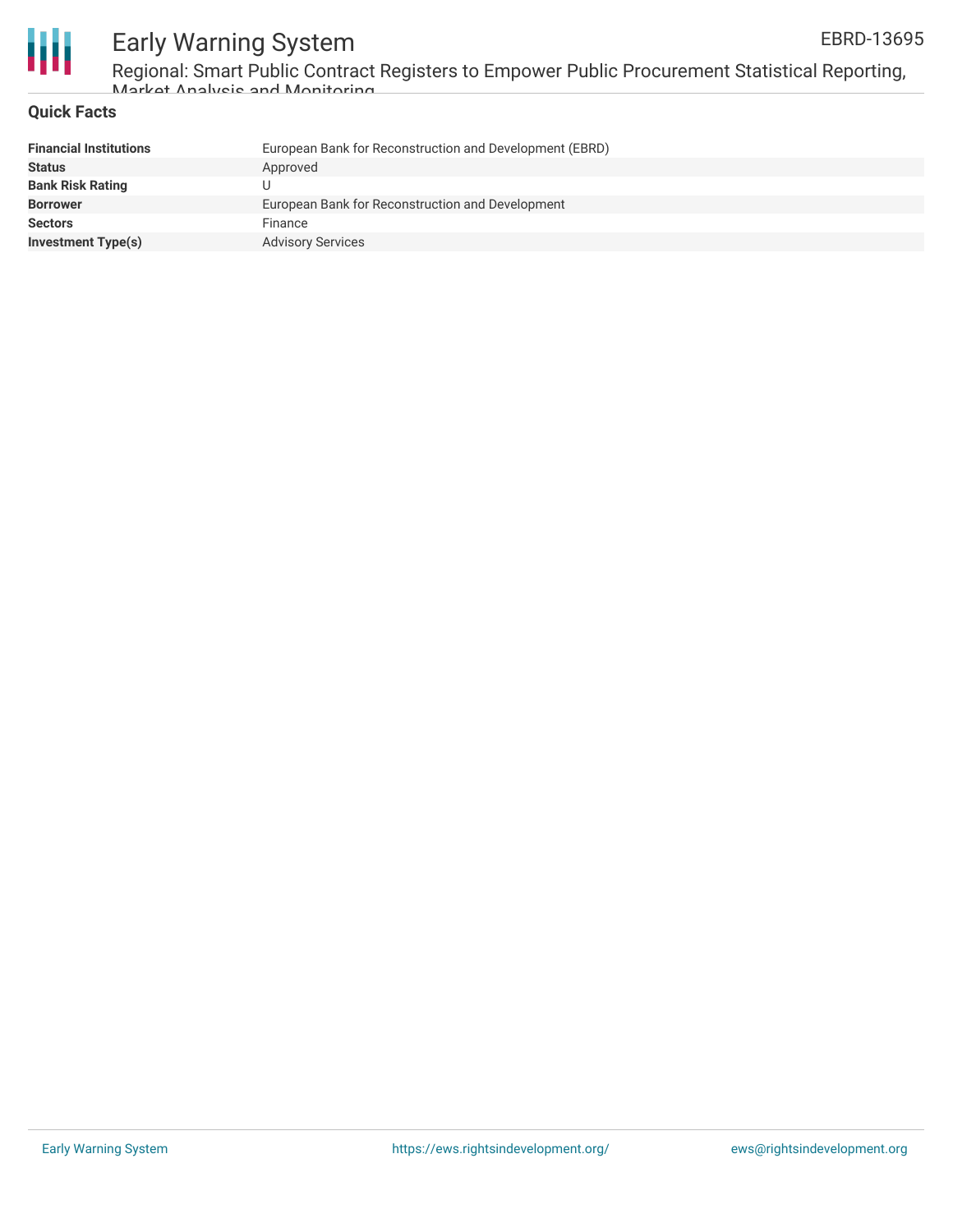

#### Early Warning System Regional: Smart Public Contract Registers to Empower Public Procurement Statistical Reporting, EBRD-13695

## Market Analysis and Monitoring

### **Project Description**

According to the bank website, a substantial part of public investment in the economy is spent through public procurement, and on average, it represents 14 % of the GDP in the Member States of the European Union. Public procurement is a key element of the investment process in the public sector and has a strong impact on citizens and society, given that public services funded and procured by governments provide for the most urgent and/or basic needs of citizens, such as healthcare, education, and public infrastructure. Transparency in public procurement is essential to ensure the efficiency and accountability of contracting suppliers for the provision of public services. Proper transparency and accountability of public spending rely on fair competition in selecting commercial suppliers to deliver public contracts, tracking the financial aspects of procurement as well as monitoring the quality of public services delivered by suppliers and contractors under public contracts.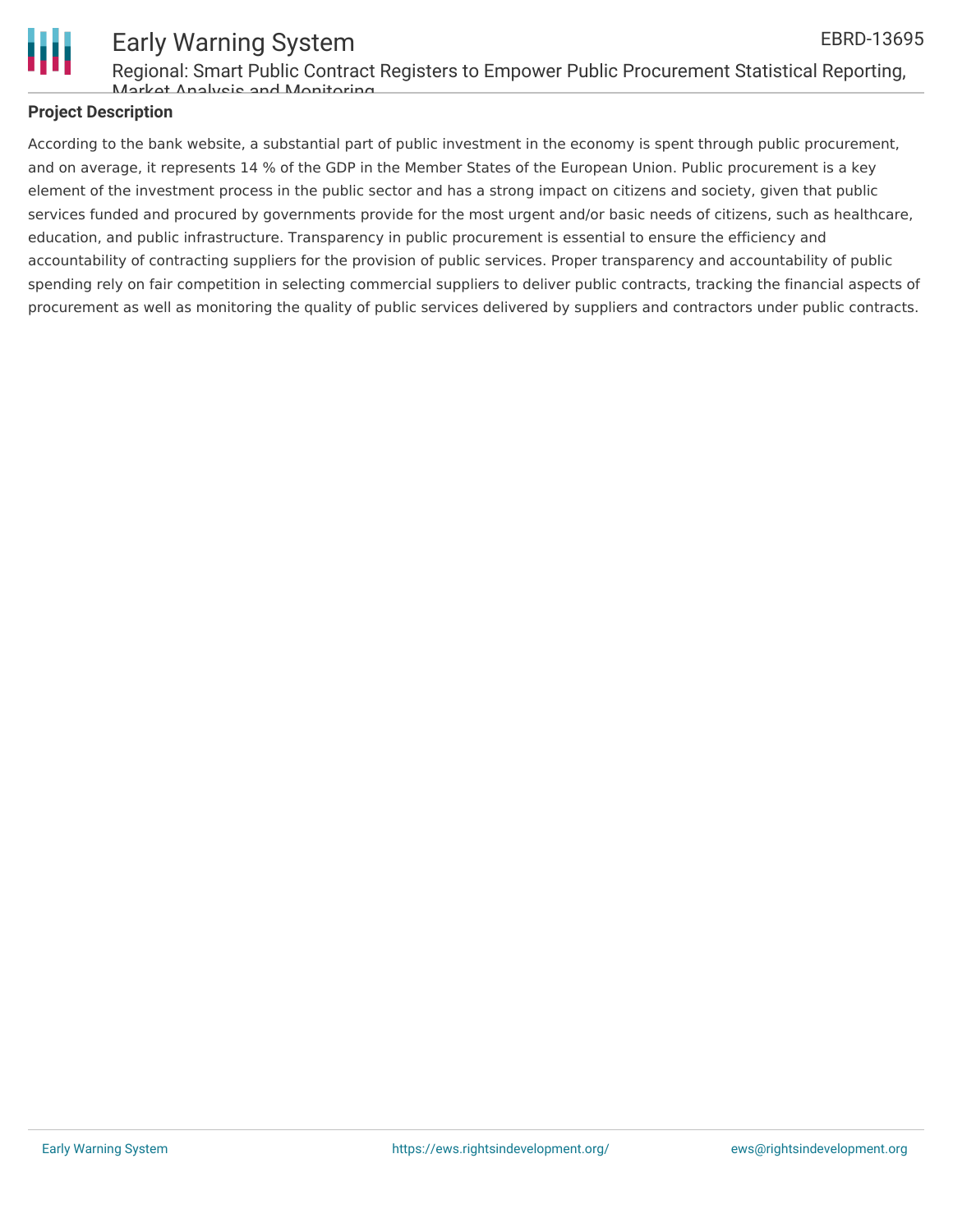

# Early Warning System

Regional: Smart Public Contract Registers to Empower Public Procurement Statistical Reporting, Market Analysis and Monitoring

### **Investment Description**

European Bank for Reconstruction and Development (EBRD)